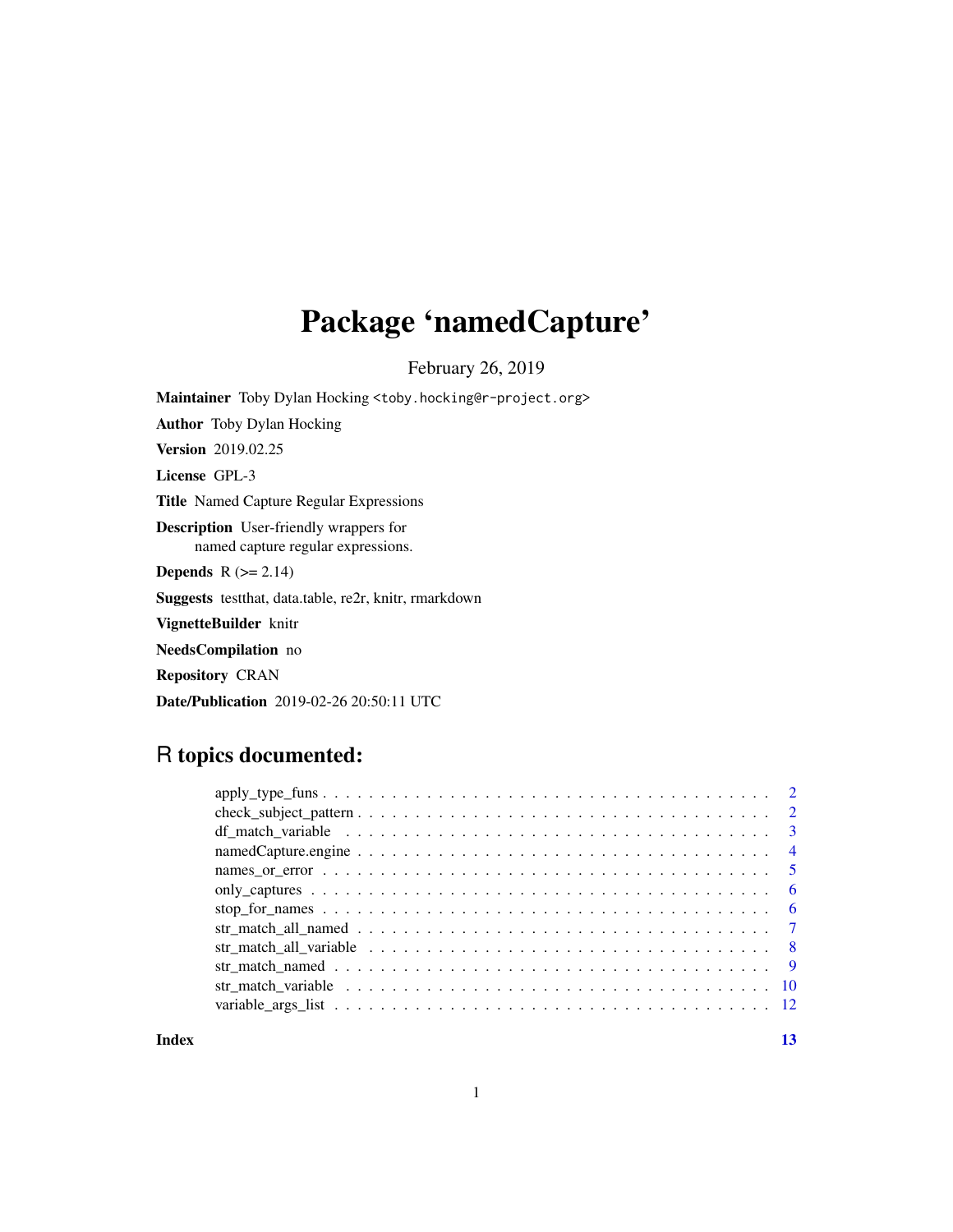<span id="page-1-0"></span>apply\_type\_funs *apply type funs*

#### Description

Convert columns of match.mat using corresponding functions from type.list.

### Usage

apply\_type\_funs(match.mat, type.list)

### Arguments

| match.mat | character matrix (matches X groups).                 |
|-----------|------------------------------------------------------|
| type.list | named list of functions to apply to captured groups. |

## Value

If type.list is a list of functions, then return a data.frame whose columns are defined by calling the functions in type.list on the corresponding column of match.mat. Otherwise just return a character matrix. If match.mat does not already have rownames, and it has a column named "name", then that column will be used for the rownames, and that column will not be returned.

#### Author(s)

Toby Dylan Hocking

check\_subject\_pattern *check subject pattern*

#### Description

Error if subject or pattern incorrect type.

# Usage

check\_subject\_pattern(subject.vec, pattern)

# Arguments

subject.vec pattern

#### Author(s)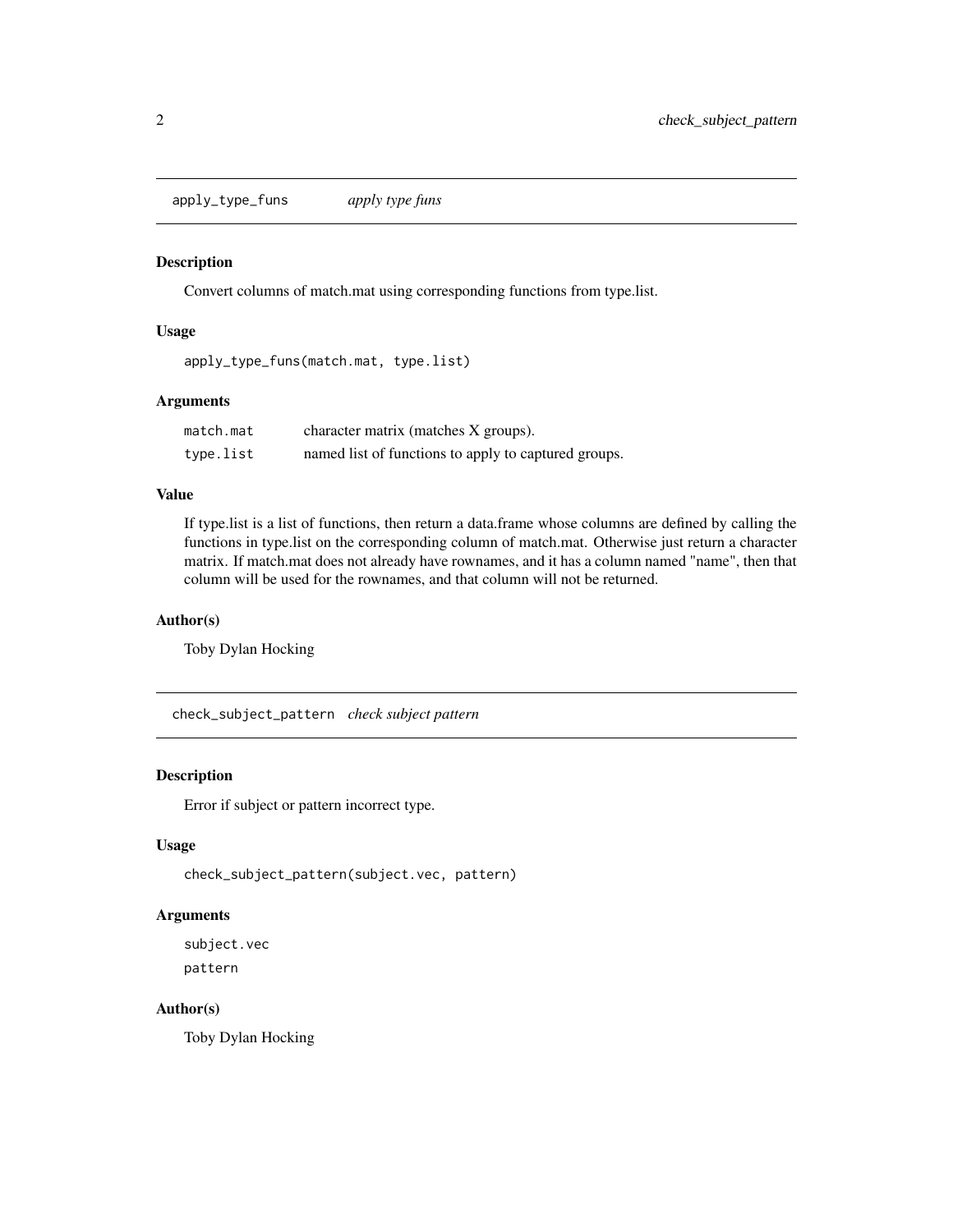#### <span id="page-2-0"></span>Description

Extract text from several columns of a data.frame, using a different named capture regular expression for each column. Uses str\_match\_variable on each column/pattern indicated in ... (argument names are interpreted as column names of subject; argument values are passed as the pattern to str\_match\_variable).

#### Usage

```
df_match_variable(...)
```
#### Arguments

... subject.df, colName1=list(groupName1=pattern1, fun1, etc), colName2=list(etc), etc. First (un-named) argument should be a data.frame with character columns of subjects for matching. The other arguments need to be named (and the names e.g. colName1 and colName2 need to be column names of the subject data.frame). The other argument values specify the regular expression, and must be character/function/list. All patterns must be character vectors of length 1. If the pattern is a named argument in R, we will add a named capture group (?<groupName1>pattern1) in the regex. All patterns are pasted together to obtain the final pattern used for matching. Each named pattern may be followed by at most one function (e.g. fun1) which is used to convert the previous named pattern. Lists are parsed recursively for convenience.

#### Value

data.frame with same number of rows as subject, with an additional column for each named capture group specified in ... (actually the value is created via cbind so if subject is something else like a data.table then the value is too).

# Author(s)

Toby Dylan Hocking

#### Examples

```
library(namedCapture)
(sacct.df <- data.frame(
 JobID = c("13937810_25", "13937810_25.batch",
    "13937810_25.extern", "14022192_[1-3]", "14022204_[4]"),
  ExitCode = c("0:0", "0:0", "0:0", "0:0", "0:0"),
 State = c(
```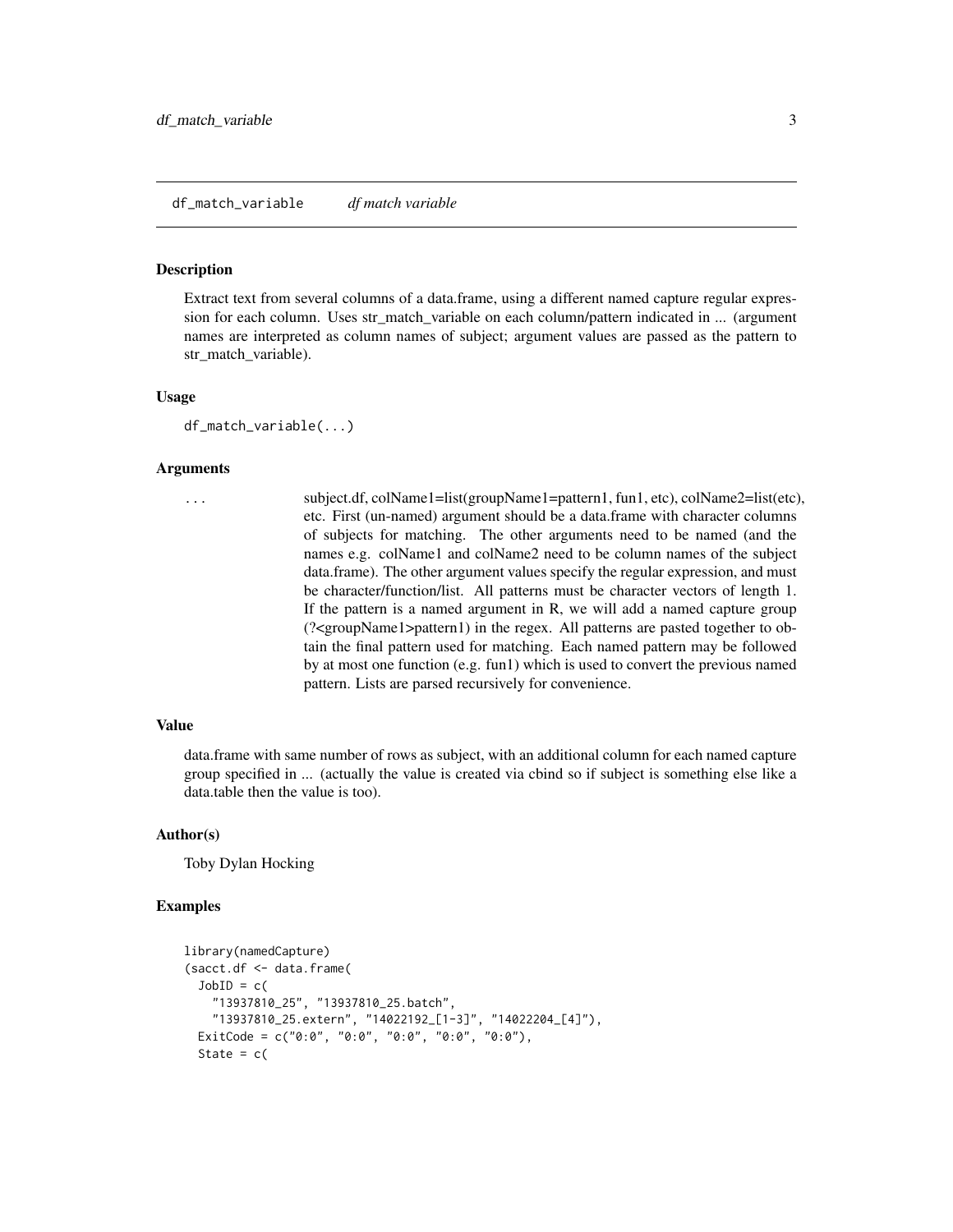```
"COMPLETED", "COMPLETED", "COMPLETED",
    "PENDING", "PENDING"),
 MaxRSS = c("", "394960K", "750K", "", ""),
 Elapsed = c("07:04:42", "07:04:42", "07:04:49",
    "00:00:00", "00:00:00"),
 stringsAsFactors=FALSE))
range.pattern <- list(
 "[[]",
 task1="[0-9]+", as.integer,
  "(?:-",#begin optional end of range.
 taskN="[0-9]+", as.integer,
 ")?", #end is optional.
  "[]]")
task.pattern <- list(
  "(?:",#begin alternate
 task="[0-9]+", as.integer,
 "|",#either one task(above) or range(below)
 range.pattern,
 ")")#end alternate
(task.df <- df_match_variable(
 sacct.df,
 JobID=list(
    job="[0-9]+", as.integer,
    \frac{n}{2},
    task.pattern,
    "(?:[.]",
    type=".*",
    ")?"),
 Elapsed=list(
    hours="[0-9]+", as.integer,
    "\cdot",
    minutes="[0-9]+", as.integer,
    ":",
    seconds="[0-9]+", as.integer)))
str(task.df)
```
namedCapture.engine *namedCapture engine*

# Description

Get current regex engine used by str\_match\_named and str\_match\_all\_named (if no arguments), or set the current engine (if an argument is given). The "namedCapture.engine" option is used, and can be set by the user, i.e. options(namedCapture.engine=e) is the same as namedCapture.engine(e). RE2 is used by default if the re2r package is available.

#### Usage

```
namedCapture.engine(e)
```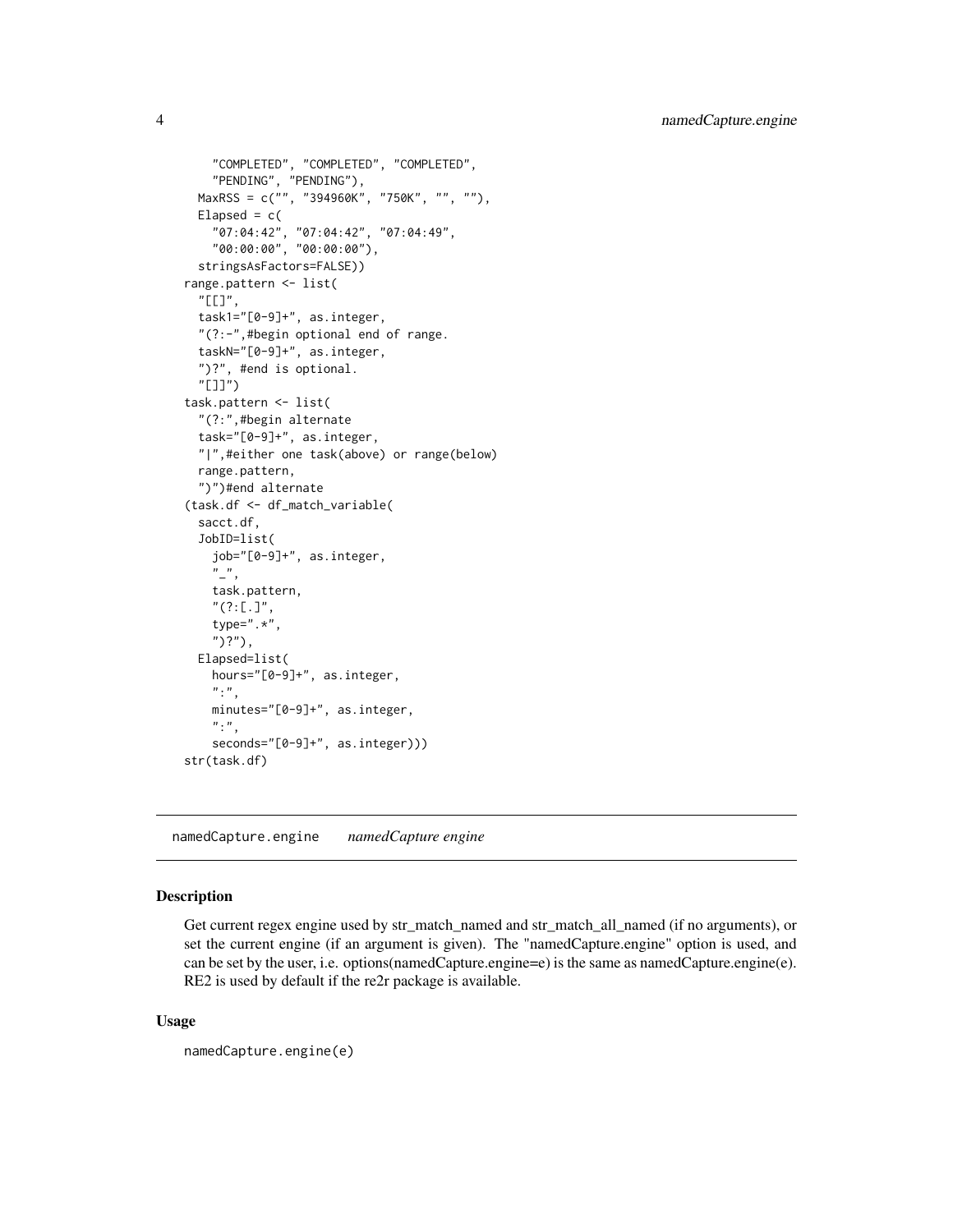# <span id="page-4-0"></span>names\_or\_error 5

#### Arguments

e regex engine, either "PCRE" or "RE2" – RE2 can only be used if the re2r package is available.

#### Author(s)

Toby Dylan Hocking

# Examples

```
library(namedCapture)
old.engine <- namedCapture.engine()
namedCapture.engine("PCRE")
namedCapture.engine()
namedCapture.engine("RE2")
namedCapture.engine()
namedCapture.engine(old.engine)
namedCapture.engine()
```
names\_or\_error *names or error*

# Description

Extract capture group names. Stop with an error if there are no capture groups, or if there are any capture groups without names.

# Usage

```
names_or_error(vec.with.attrs)
```
#### Arguments

vec.with.attrs Output from g?regexpr.

#### Value

Character vector.

#### Author(s)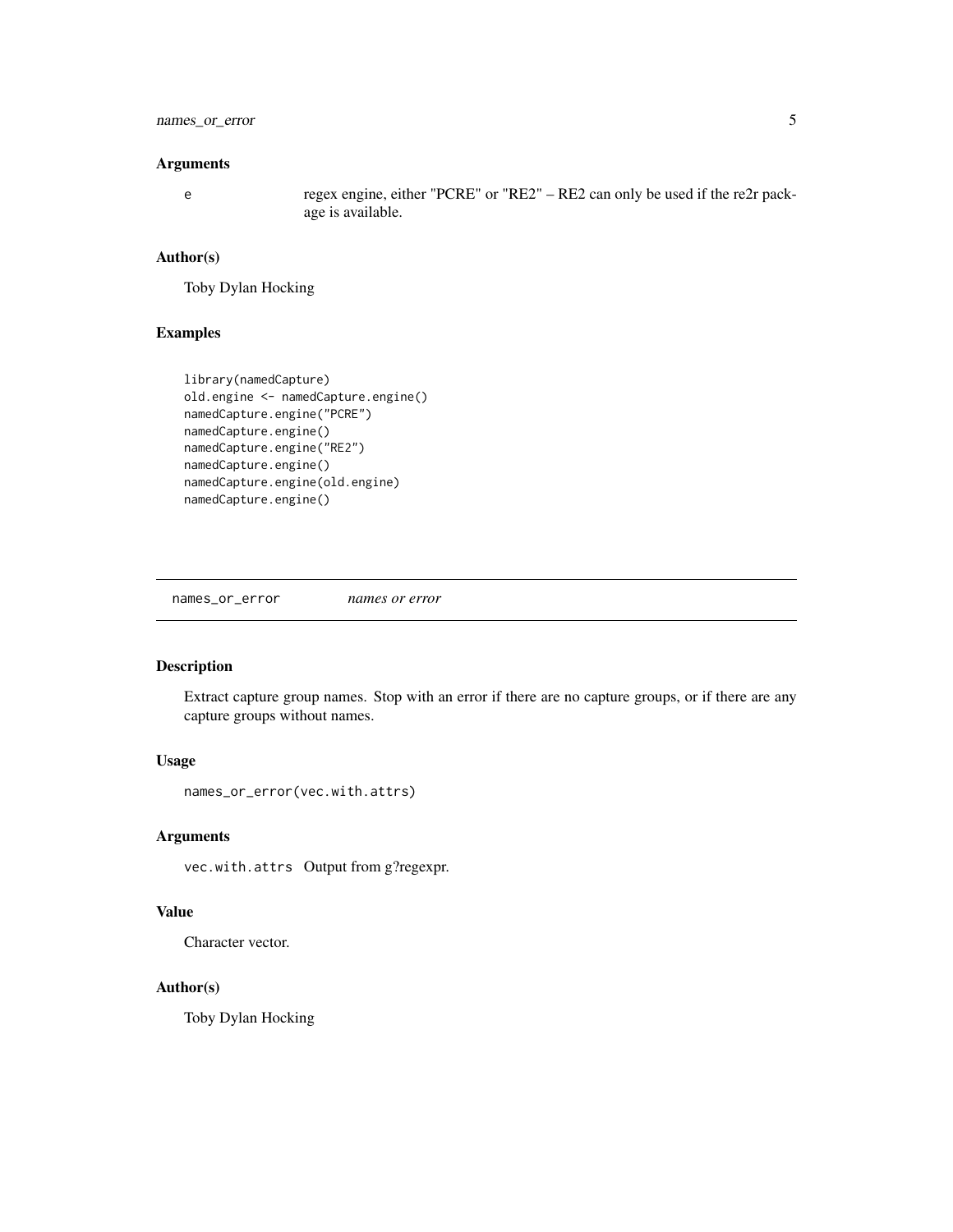<span id="page-5-0"></span>only\_captures *only captures*

# Description

extract capture group columns, stop if any are un-named, and assign optional groups to "".

# Usage

only\_captures(match.mat)

# Arguments

match.mat

# Author(s)

Toby Dylan Hocking

stop\_for\_names *stop for names*

# Description

informative error message when named group(s) missing.

# Usage

stop\_for\_names()

# Author(s)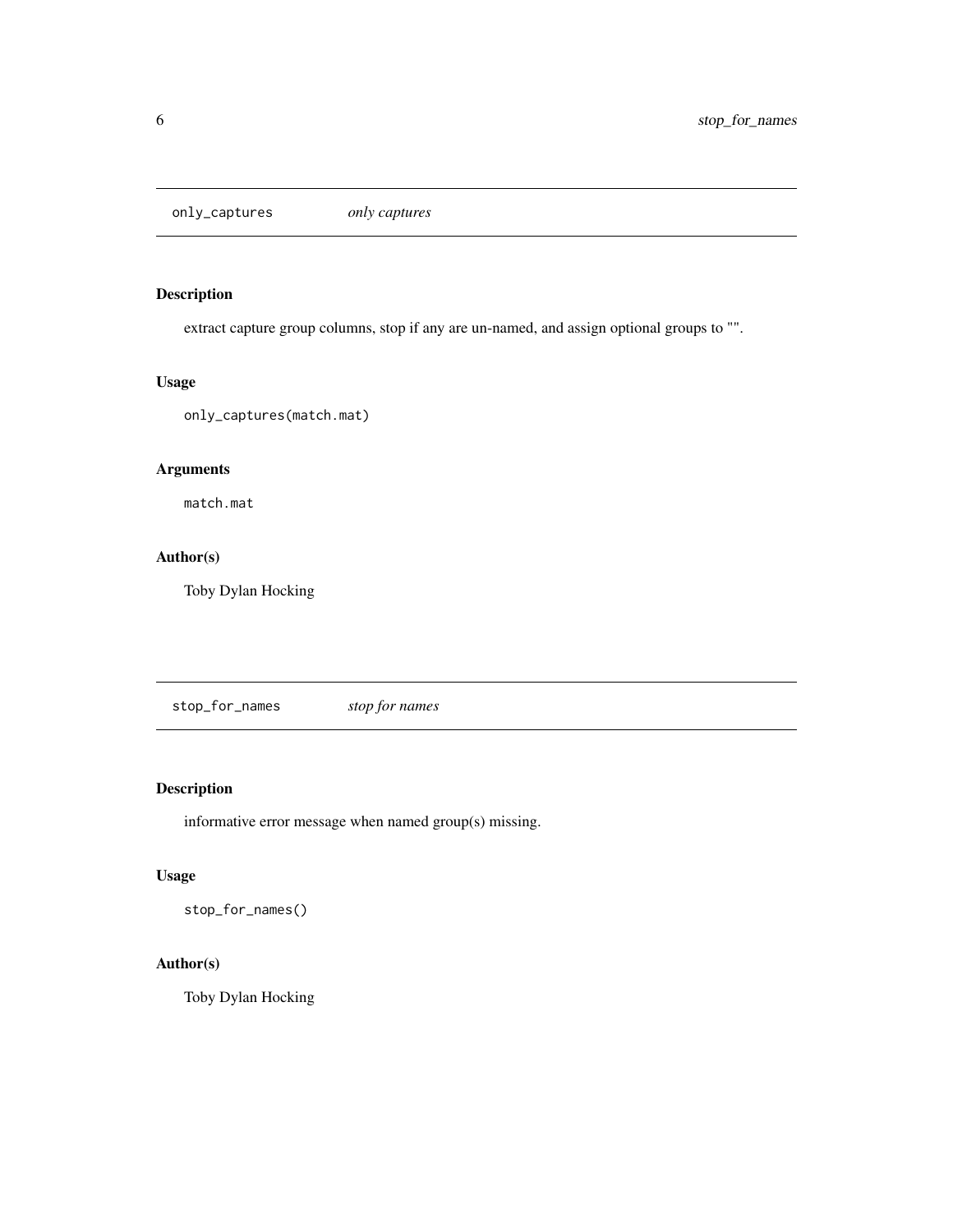#### <span id="page-6-0"></span>str\_match\_all\_named *str match all named*

#### Description

Parse several occurances of pattern from each of several subject strings using named capturing regular expressions. Uses re2r::re2\_match\_all if namedCapture.engine()=="RE2" otherwise uses gregexpr(perl=TRUE).

#### Usage

```
str_match_all_named(subject.vec, pattern, type.list = NULL)
```
#### Arguments

| subject.vec | character vector of subjects.                                    |
|-------------|------------------------------------------------------------------|
| pattern     | named capture regular expression (character vector of length 1). |
| type.list   | named list of functions to apply to captured groups.             |

# Value

A list of data.frames with one row for each subject and one column for each capture group if type.list is a list of functions. Otherwise a list of character matrices. If pattern contains a group named "name" then it will not be returned as a column, and will instead be used for the rownames of the data.frames or matrices. If subject.vec has names, they will be used as the names of the returned list.

#### Author(s)

Toby Dylan Hocking

#### Examples

```
library(namedCapture)
chr.pos.vec \leftarrow c"chr10:213,054,000-213,055,000",
 "chrM:111,000-222,000",
 "this will not match",
 NA, # neither will this.
  "chr1:110-111 chr2:220-222") # two possible matches.
chr.pos.pattern <- paste0(
  "(?P<chrom>chr.*?)",
  ":",
  "(?P<chromStart>.*?)",
  " -",
  "(?P<chromEnd>[0-9,]*)")
## Specifying a list of conversion functions means that str_match_*
```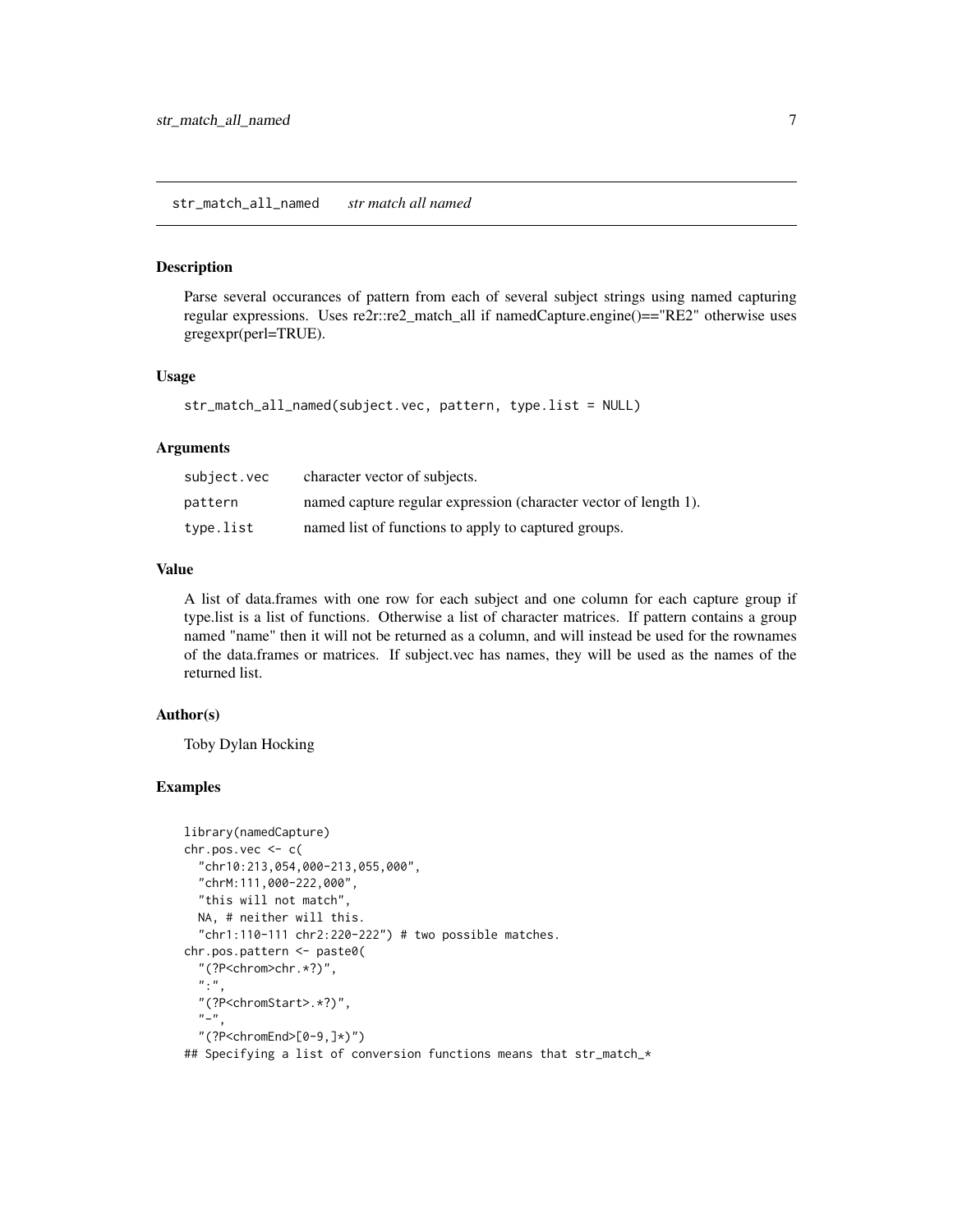```
## should convert the matched groups from character to whatever is
## returned by those functions.
keep.digits <- function(x)as.integer(gsub("[^0-9]", "", x))
conversion.list <- list(chromStart=keep.digits, chromEnd=keep.digits)
## Use str_match_all_named to get ALL matches in each subject (not
## just the first match).
(match.df.list <- str_match_all_named(
 chr.pos.vec, chr.pos.pattern, conversion.list))
str(match.df.list)
## If there is a capture group named "name" then it will be used for
## the rownames of the result.
name.value.vec <- c(
 H3K27me3=" sampleType=monocyte assayType=H3K27me3 cost=5",
 H3K27ac="sampleType=monocyte assayType=H3K27ac",
 H3K4me3=" sampleType=Myeloidcell cost=30.5 assayType=H3K4me3")
name.value.pattern <- paste0(
  "(?P<name>[^ ]+?)",
  "="",
  "(?P<value>[^ ]+)")
str_match_all_named(name.value.vec, name.value.pattern)
```
str\_match\_all\_variable

*str match all variable*

#### **Description**

Extract each occurance of a named capture regex pattern from one subject string.

#### Usage

str\_match\_all\_variable(...)

#### Arguments

... subject, name1=pattern1, fun1, etc, which creates the regex (?<name1>pattern1) and uses fun1 for conversion. The first argument must be the subject character vector. We treat elements of subject as separate lines; i.e. we do the regex matching on the single subject string formed by pasting together the subject character vector using newlines as the separator. The other arguments specify the regular expression pattern and must be character/function/list. All patterns must be character vectors of length 1. If the pattern is a named argument in R, we will add a named capture group (?P<name>pattern) in the regex. All patterns are pasted together to obtain the final pattern used for matching. Each named pattern may be followed by at most one function which is used to convert the previous named pattern. Lists are parsed recursively for convenience.

<span id="page-7-0"></span>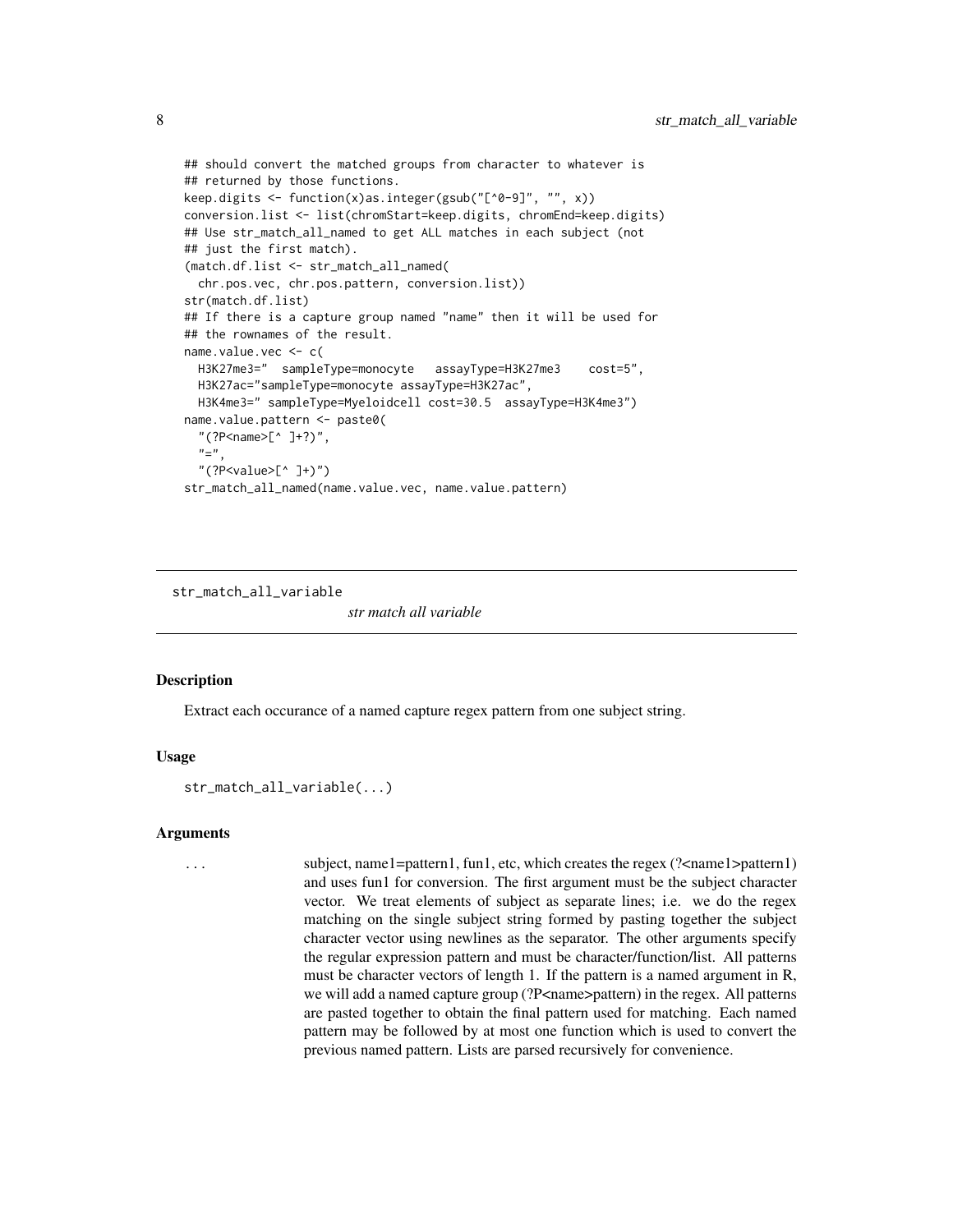#### <span id="page-8-0"></span>Value

matrix or data.frame with one row for each match, and one column for each named group, see ?str\_match\_all\_named for details.

#### Author(s)

Toby Dylan Hocking

#### Examples

```
library(namedCapture)
chr.pos.vec < -c"chr10:213,054,000-213,055,000",
  "chrM:111,000-222,000",
  "this will not match",
  NA, # neither will this.
  "chr1:110-111 chr2:220-222") # two possible matches.
keep.digits <- function(x)as.integer(gsub("[^0-9]", "", x))
## str_match_all_variable treats elements of subject as separate
## lines (and ignores NA elements). Named arguments are used to
## create named capture groups, and conversion functions such as
## keep.digits are used to convert the previously named group.
(match.df <- str_match_all_variable(
  chr.pos.vec,
  chrom="chr.*?",
  ":",
  chromStart=".*?", keep.digits,
  "-",
  chromEnd="[0-9,]*", keep.digits))
str(match.df)
```
str\_match\_named *str match named*

#### Description

Parse the first occurance of pattern from each of several subject strings using a named capture regular expression. Uses re2r::re2\_match if namedCapture.engine()=="RE2" otherwise uses regexpr(perl=TRUE).

#### Usage

```
str_match_named(subject.vec, pattern, type.list = NULL)
```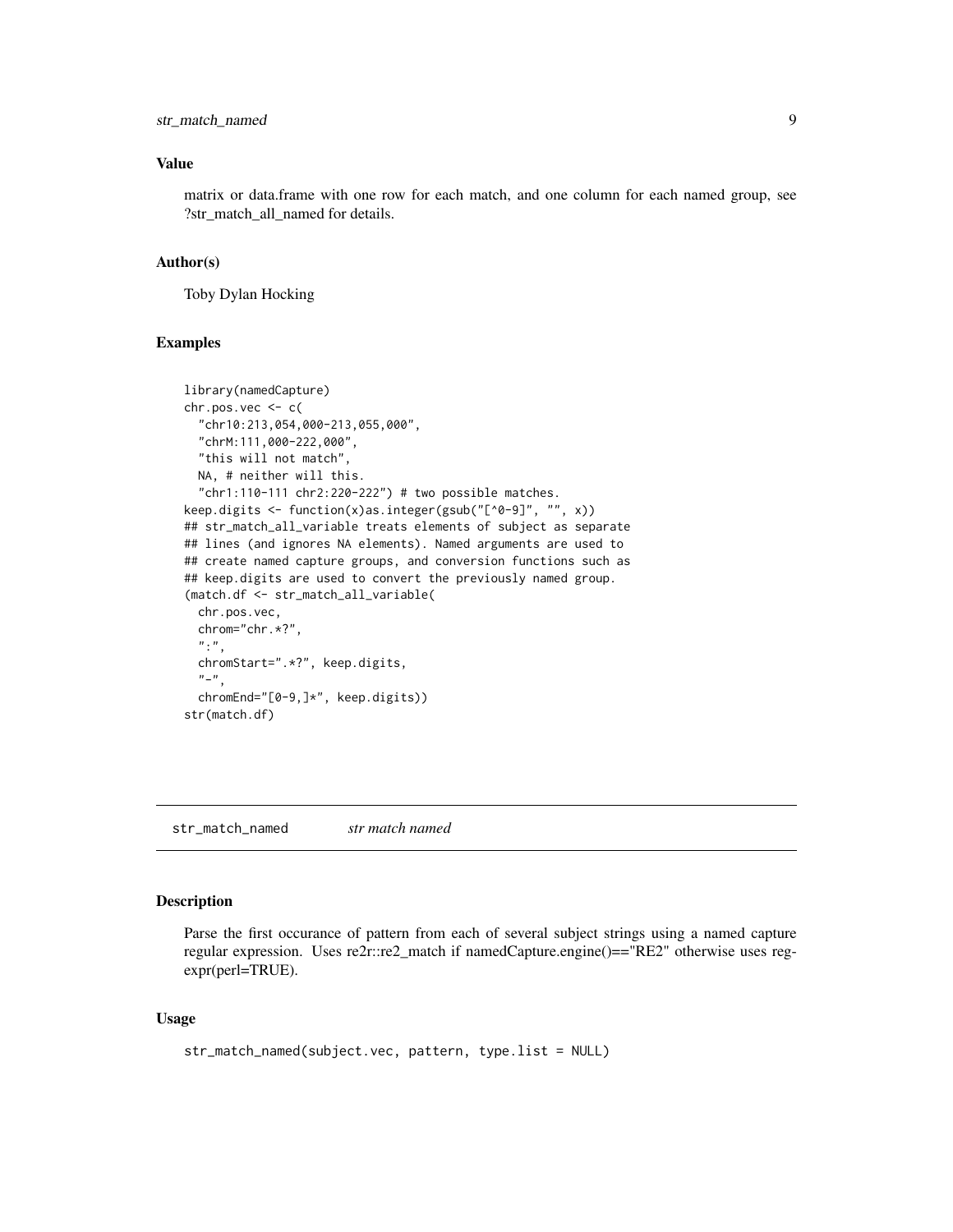#### <span id="page-9-0"></span>**Arguments**

| subject.vec | character vector of subjects.                                    |
|-------------|------------------------------------------------------------------|
| pattern     | named capture regular expression (character vector of length 1). |
| type.list   | named list of functions to apply to captured groups.             |

#### Value

A data.frame with one row for each subject and one column for each capture group if type.list is a list of functions. Otherwise a character matrix. If subject.vec has names then they will be used for the rownames of the returned data.frame or character matrix. Otherwise if there is a group named "name" then it will not be returned as a column, and will instead be used for the rownames.

#### Author(s)

Toby Dylan Hocking

#### Examples

```
library(namedCapture)
chr.pos.vec \leftarrow c"chr10:213,054,000-213,055,000",
 "chrM:111,000-222,000",
 "this will not match",
 NA, # neither will this.
  "chr1:110-111 chr2:220-222") # two possible matches.
chr.pos.pattern <- paste0(
  "(?P<chrom>chr.*?)",
 ":",
 "(?P<chromStart>.*?)",
 "-",
  "(?P<chromEnd>[0-9,]*)")
## Specifying a list of conversion functions means that str_match_*
## should convert the matched groups from character to whatever is
## returned by those functions.
keep.digits <- function(x)as.integer(gsub("[^0-9]", "", x))
conversion.list <- list(chromStart=keep.digits, chromEnd=keep.digits)
(match.df <- str_match_named(chr.pos.vec, chr.pos.pattern, conversion.list))
str(match.df)
```
str\_match\_variable *str match variable*

### **Description**

Extract the first occurance of a named capture regex pattern from each of several subject strings.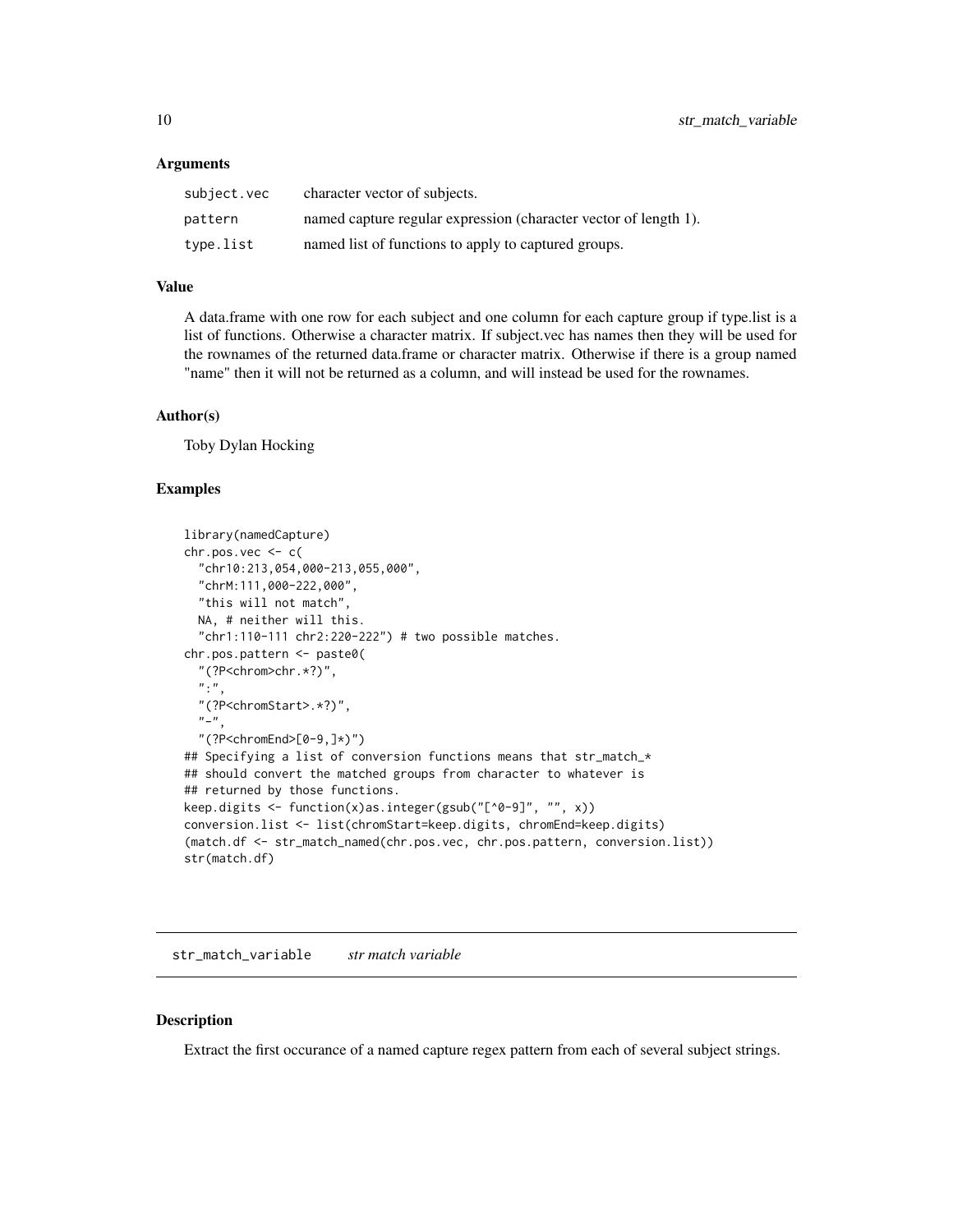#### str\_match\_variable 11

#### Usage

str\_match\_variable(...)

#### Arguments

```
... subject, name1=pattern1, fun1, etc, which creates the regex (?P<name1>pattern1)
                  and uses fun1 for conversion. The first argument must be the subject character
                  vector. The other arguments specify the regular expression pattern and must
                  be character/function/list. All patterns must be character vectors of length 1.
                  If the pattern is a named argument in R, we will add a named capture group
                  (?P<name>pattern) in the regex. All patterns are pasted together to obtain the
                  final pattern used for matching. Each named pattern may be followed by at most
                  one function which is used to convert the previous named pattern. Lists are
                  parsed recursively for convenience.
```
#### Value

matrix or data.frame with one row for each subject, and one column for each named group, see ?str\_match\_named for details.

#### Author(s)

Toby Dylan Hocking

#### Examples

```
library(namedCapture)
chr.pos.vec < -c(
  "chr10:213,054,000-213,055,000",
  "chrM:111,000-222,000",
  "this will not match",
 NA, # neither will this.
 "chr1:110-111 chr2:220-222") # two possible matches.
keep.digits <- function(x)as.integer(gsub("[^0-9]", "", x))
## str_match_variable finds the first match in each element of
## the subject character vector. Named arguments are used to create
## named capture groups, and conversion functions such as
## keep.digits are used to convert the previously named group.
(match.df <- str_match_variable(
 chr.pos.vec,
 chrom="chr.*?",
  ":",
 chromStart=".*?", keep.digits,
  "-",
 chromEnd="[0-9,]*", keep.digits))
str(match.df)
```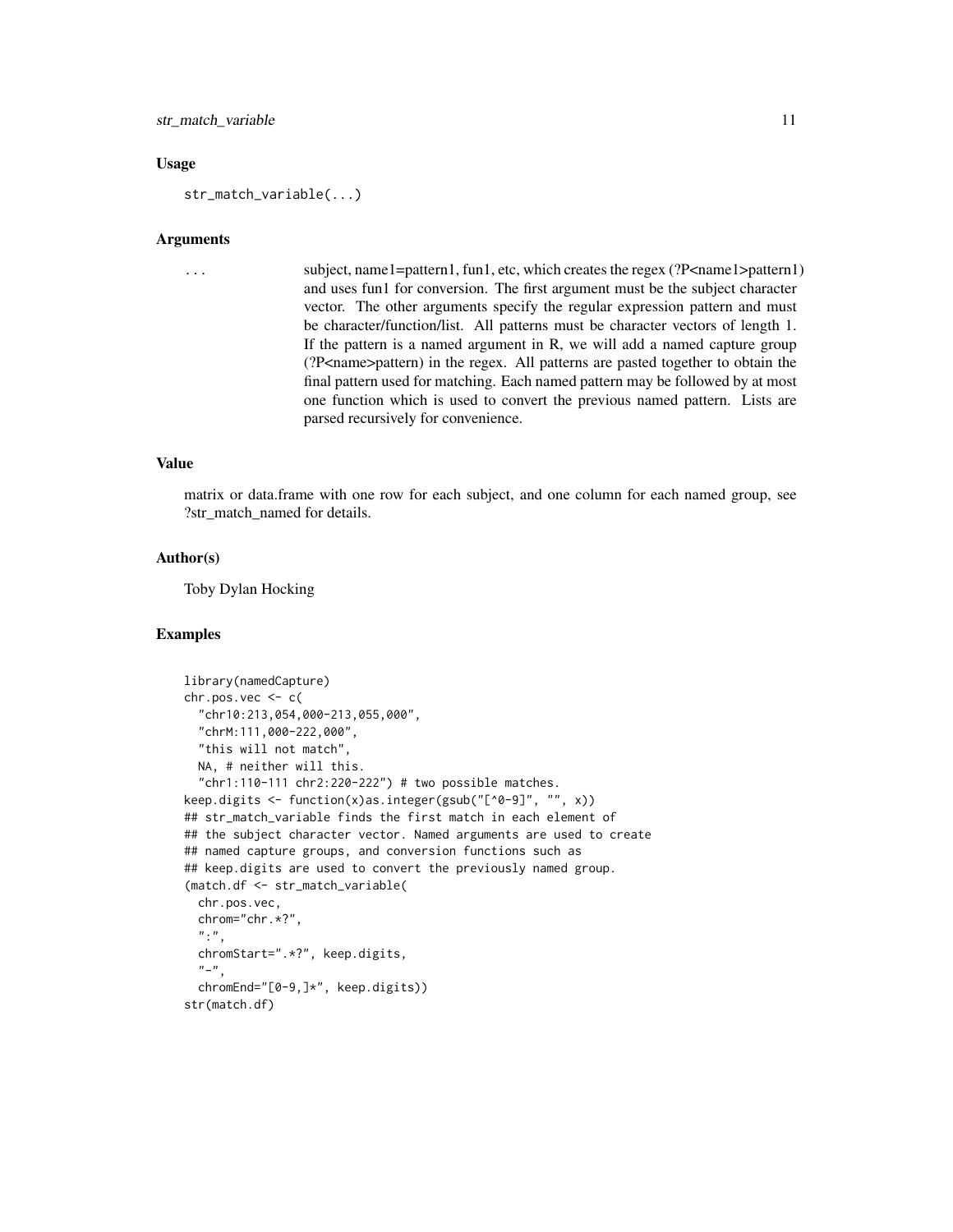<span id="page-11-0"></span>variable\_args\_list *variable args list*

#### Description

Parse the variable-length argument list.

#### Usage

variable\_args\_list(...)

#### Arguments

... character vectors or functions (for converting extracted character vectors to other types). The first element must be the subject character vector, and the second element must be a pattern. All patterns must be character vectors of length 1. If the pattern is a named argument in R, we will add a name tag in the regex pattern. All patterns are pasted together to obtain the final pattern used for matching. Each named pattern may be followed by at most one function which is used to convert the previous named pattern. Patterns may also be lists, which are parsed recursively for convenience.

#### Value

List with three named elements: subject.vec is the subject character vector, pattern is the regular expression string, and fun.list is a list of conversion functions.

#### Author(s)